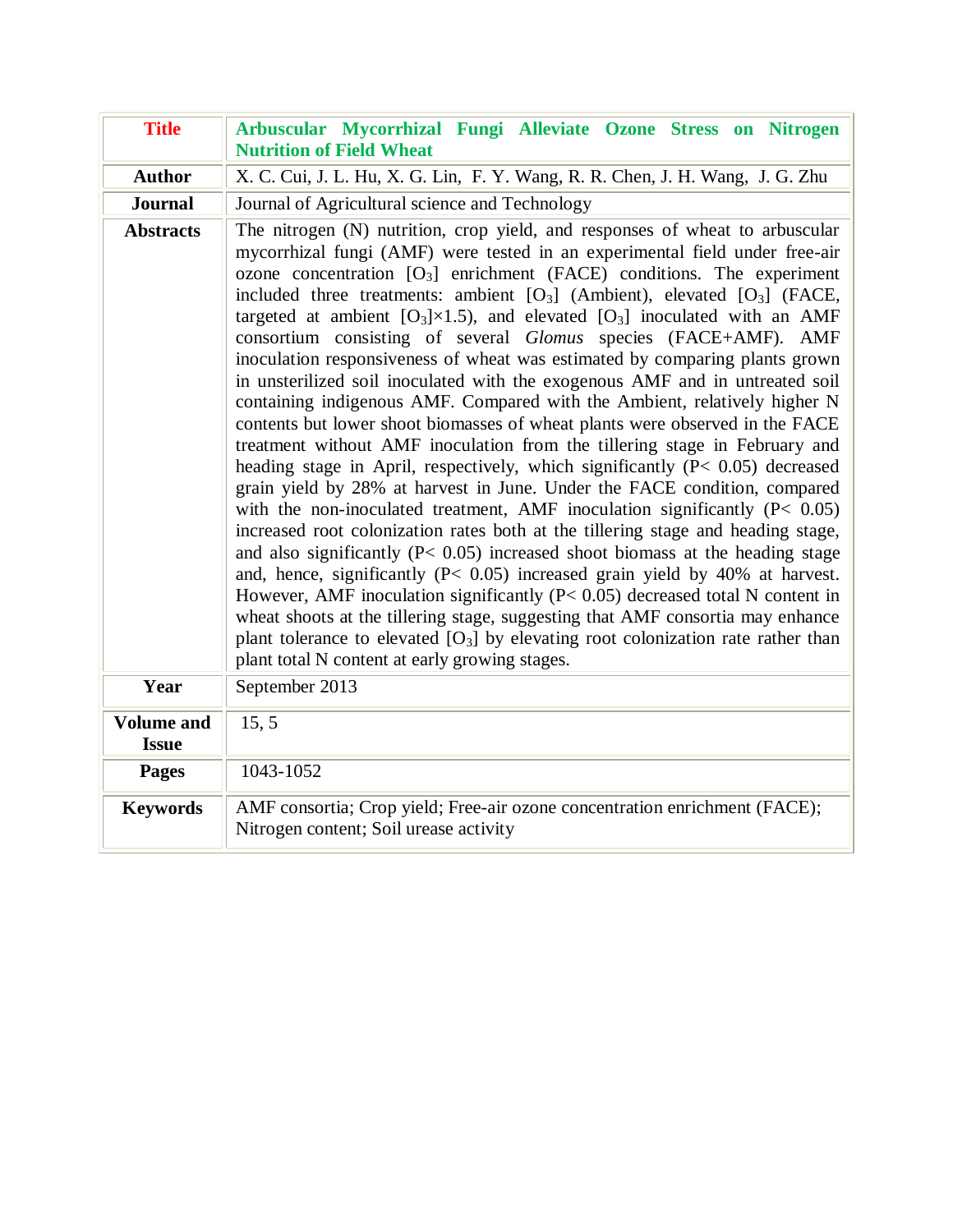| <b>Title</b>                      | Combined cadmium and elevated ozone affect concentrations of cadmium<br>and antioxidant systems in wheat under fully open-air conditions                                                                                                                                                                                                                                                                                                                                                                                                                                                                                                                                                                                                                                                                                                                                                                                                                                                                                                                                                                                                                            |
|-----------------------------------|---------------------------------------------------------------------------------------------------------------------------------------------------------------------------------------------------------------------------------------------------------------------------------------------------------------------------------------------------------------------------------------------------------------------------------------------------------------------------------------------------------------------------------------------------------------------------------------------------------------------------------------------------------------------------------------------------------------------------------------------------------------------------------------------------------------------------------------------------------------------------------------------------------------------------------------------------------------------------------------------------------------------------------------------------------------------------------------------------------------------------------------------------------------------|
| <b>Author</b>                     | Hongyan Guo, Ran Tian, Jianguo Zhu, Hui Zhou, Daping Pei, Xiaorong Wang                                                                                                                                                                                                                                                                                                                                                                                                                                                                                                                                                                                                                                                                                                                                                                                                                                                                                                                                                                                                                                                                                             |
| <b>Journal</b>                    | Journal of Hazardous Materials                                                                                                                                                                                                                                                                                                                                                                                                                                                                                                                                                                                                                                                                                                                                                                                                                                                                                                                                                                                                                                                                                                                                      |
| <b>Abstracts</b>                  | Pollution of the environment with both ozone $(O_3)$ and heavy metals has been<br>steadily increasing. An understanding of their combined effects on plants,<br>especially crops, is limited. Here we studied the effects of elevated $O_3$ on<br>oxidative stress and bioaccumulation of cadmium (Cd) in wheat under Cd stress<br>using a free-air concentration enrichment (FACE) system. In this field<br>experiment in Jiangdu (Jiangsu Province, China), wheat plants were grown in<br>pots containing soil with various concentrations of cadmium (0, 2, and<br>$10 \text{ mg kg}^{-1}$ Cd was added to the soil) under ambient conditions and under<br>elevated $O_3$ levels (50% higher than the ambient $O_3$ ). Present results showed that<br>elevated $O_3$ led to higher concentrations of Cd in wheat tissues (shoots, husk and<br>grains) with respect to contaminated soil. Combined exposure to Cd and<br>elevated $O_3$ levels strongly affected the antioxidant isoenzymes POD, APX and<br>CAT and accelerated oxidative stress in wheat leaves. Our results suggest that<br>elevated $O_3$ levels cause a reduction in food quality and safety. |
| Year                              | 30 March 2012                                                                                                                                                                                                                                                                                                                                                                                                                                                                                                                                                                                                                                                                                                                                                                                                                                                                                                                                                                                                                                                                                                                                                       |
| <b>Volume and</b><br><b>Issue</b> | $209 - 210$                                                                                                                                                                                                                                                                                                                                                                                                                                                                                                                                                                                                                                                                                                                                                                                                                                                                                                                                                                                                                                                                                                                                                         |
| <b>Pages</b>                      | Pages 27-33                                                                                                                                                                                                                                                                                                                                                                                                                                                                                                                                                                                                                                                                                                                                                                                                                                                                                                                                                                                                                                                                                                                                                         |
| <b>Keywords</b>                   | Elevated ozone, Cadmium, Oxidative stress, Wheat                                                                                                                                                                                                                                                                                                                                                                                                                                                                                                                                                                                                                                                                                                                                                                                                                                                                                                                                                                                                                                                                                                                    |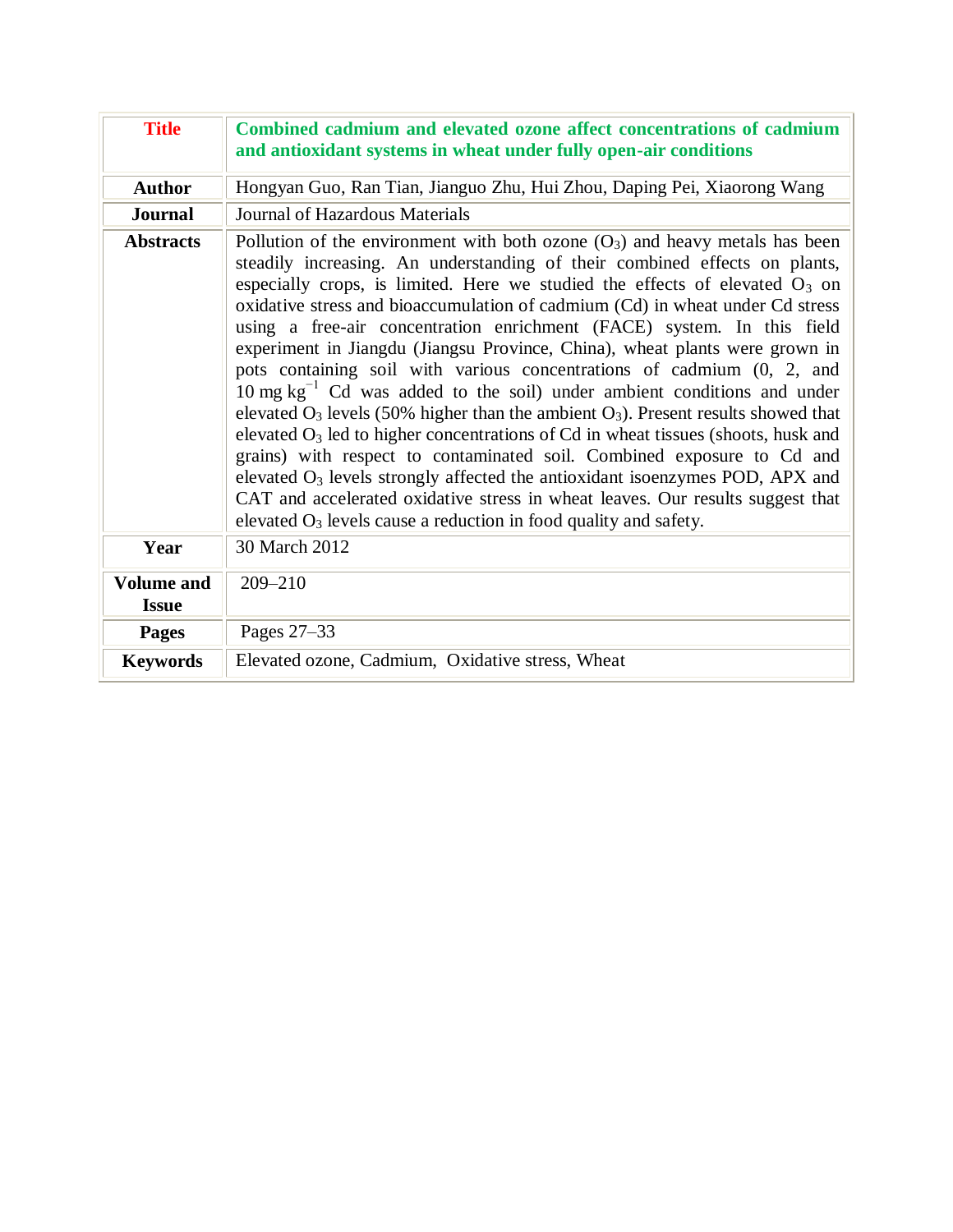| <b>Title</b>                      | Physiological and morphological changes in Salix viminalis L. as a result of<br>plant exposure to copper                                                                                                                                                                                                                                                                                                                                                                                                                                                                                                                                                                                                                                                                                                                                                                                                                                                                                                                                                                                                                                                                                                                                                                                                                                                                                                                                                                                                                                             |
|-----------------------------------|------------------------------------------------------------------------------------------------------------------------------------------------------------------------------------------------------------------------------------------------------------------------------------------------------------------------------------------------------------------------------------------------------------------------------------------------------------------------------------------------------------------------------------------------------------------------------------------------------------------------------------------------------------------------------------------------------------------------------------------------------------------------------------------------------------------------------------------------------------------------------------------------------------------------------------------------------------------------------------------------------------------------------------------------------------------------------------------------------------------------------------------------------------------------------------------------------------------------------------------------------------------------------------------------------------------------------------------------------------------------------------------------------------------------------------------------------------------------------------------------------------------------------------------------------|
| <b>Author</b>                     | Monika Gąsecka, Mirosław Mleczek, Kinga Drzewiceka, Zuzanna Magdziak,<br>Iwona Rissmann, Tamara Chadzinikolau & Piotr Golinski                                                                                                                                                                                                                                                                                                                                                                                                                                                                                                                                                                                                                                                                                                                                                                                                                                                                                                                                                                                                                                                                                                                                                                                                                                                                                                                                                                                                                       |
| <b>Journal</b>                    | Journal of Environmental Science and Health, Part A: Toxic/Hazardous<br>Substances and Environmental Engineering                                                                                                                                                                                                                                                                                                                                                                                                                                                                                                                                                                                                                                                                                                                                                                                                                                                                                                                                                                                                                                                                                                                                                                                                                                                                                                                                                                                                                                     |
| <b>Abstracts</b>                  | The aim of this study was to assess the response of Salix viminalis L. under<br>model conditions to different copper concentrations and, as a consequence,<br>potential application of the experimental results in decontamination of water<br>with heavy metal ions (phytoaccumlation). The 14-day experiment was<br>conducted on one-year-old cuttings of Salix viminalis L. 'Cannabina' exposed,<br>in a phytotron, to six different copper levels in hydroponic pots. The results<br>showed that the capacity to accumulate heavy metals was of the following order:<br>$roots > rods > shoots > leaves$ . The linear relationships between the<br>accumulation efficiency of particular Salix parts were confirmed. Together with<br>an increase in copper sorption in above-ground organs, a decrease was observed<br>in root biomass and the length of roots, shoots and leaves. The release of low<br>molecular weight organic acids into solution was different under various Cu<br>levels. Glucose, fructose and sucrose contents in leaves of Salix in all treatments<br>were higher than in control plants. Higher concentration of sugars (4 times<br>higher compared to the control) was detected for fructose in a 2 mM Cu<br>treatment. The total phenolics content rapidly increased only at 3 mM Cu level.<br>Free and total salicylic acid and the glutathione contents in plants treated with<br>copper in relation to the control were always higher and changed with increasing<br>concentration of copper ions in the medium. |
| Year                              | 29 Feb 2012                                                                                                                                                                                                                                                                                                                                                                                                                                                                                                                                                                                                                                                                                                                                                                                                                                                                                                                                                                                                                                                                                                                                                                                                                                                                                                                                                                                                                                                                                                                                          |
| <b>Volume and</b><br><b>Issue</b> | Volume 47<br>Issue 4                                                                                                                                                                                                                                                                                                                                                                                                                                                                                                                                                                                                                                                                                                                                                                                                                                                                                                                                                                                                                                                                                                                                                                                                                                                                                                                                                                                                                                                                                                                                 |
| <b>Pages</b>                      | 548-557                                                                                                                                                                                                                                                                                                                                                                                                                                                                                                                                                                                                                                                                                                                                                                                                                                                                                                                                                                                                                                                                                                                                                                                                                                                                                                                                                                                                                                                                                                                                              |
| <b>Keywords</b>                   | Elevated ozone, Cadmium, Oxidative stress, Wheat                                                                                                                                                                                                                                                                                                                                                                                                                                                                                                                                                                                                                                                                                                                                                                                                                                                                                                                                                                                                                                                                                                                                                                                                                                                                                                                                                                                                                                                                                                     |

| <b>Title</b>    | <b>Estimates of potential ozone stomatal uptake in mature trees of Quercus ilex</b><br>in a Mediterranean climate                                                                                                                                                                                                                       |
|-----------------|-----------------------------------------------------------------------------------------------------------------------------------------------------------------------------------------------------------------------------------------------------------------------------------------------------------------------------------------|
| <b>Author</b>   | Fausto Manes, Marcello Vitale, Angelica Maria Fabi, Franco De Santis and<br>Donatella Zona                                                                                                                                                                                                                                              |
| <b>Journal</b>  | <b>Environmental and Experimental Botany</b>                                                                                                                                                                                                                                                                                            |
| <b>Abstract</b> | This paper is focused on evaluation of the potential ozone stomatal fluxes (FO3)<br>under seasonally varying microclimatic conditions at two levels of the canopy of<br>an evergreen Mediterranean plant species, Holm oak (Quercus ilex L.), and on<br>comparing them with ozone hourly averages, in order to assess what are the main |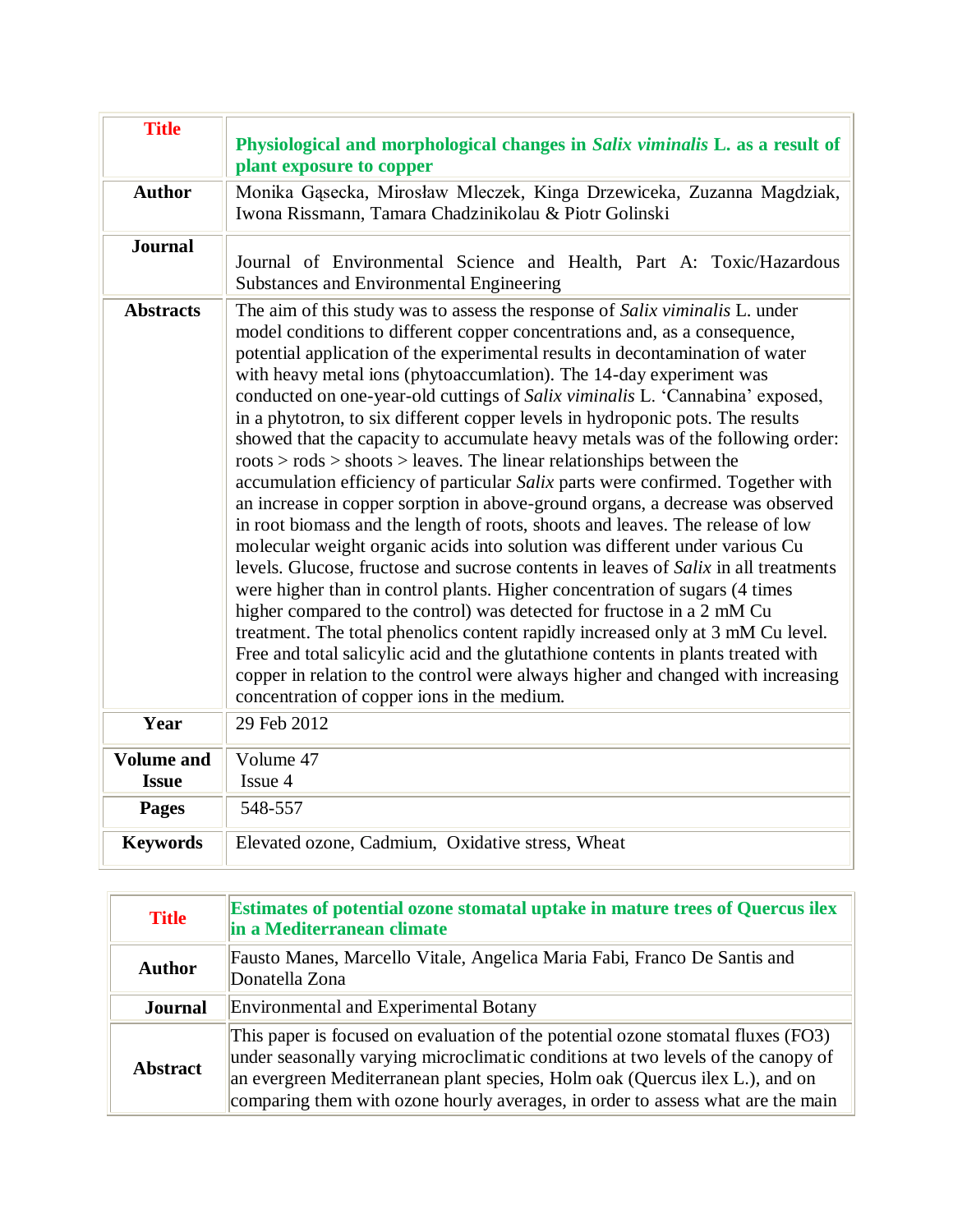|              | environmental/physiological variables that most affect the definition of critical<br>levels for Mediterranean vegetation. Microclimatic factors such as radiation,   |
|--------------|----------------------------------------------------------------------------------------------------------------------------------------------------------------------|
|              | temperature and wind velocity greatly affected gas exchange rates and stomatal                                                                                       |
|              | conductance to water vapour measured at different heights. O3 concentration                                                                                          |
|              | values highlight a daily cycle with higher nocturnal O3 concentrations above the                                                                                     |
|              | canopy than below it. Similar O3 trends have been observed by using passive                                                                                          |
|              | diffusive samplers. As a consequence, potential O3 stomatal fluxes calculated for                                                                                    |
|              | the upper layer of the canopy are higher than those below the canopy. Moreover,                                                                                      |
|              | O3 concentration values show an opposite seasonal trend compared to FO3. These                                                                                       |
|              | opposite trends are clearly due to the stomatal closure in drier months, as a                                                                                        |
|              | protection against excessive water losses that yield low FO3 values during high                                                                                      |
|              | O3 concentration. This paper highlights the different contribution of different<br>Holm oak canopy portions to overall O3 uptake impact, attributing important roles |
|              | to microclimatic conditions and to physiological activity related to stomata                                                                                         |
|              | opening, which in turn is affected by internal and external effectors (hormones,                                                                                     |
|              | water availability, hydraulic conductance, etc.). We cannot exclude an O3 effect                                                                                     |
|              | on stomatal cell guards and on the carbon assimilation process working in the                                                                                        |
|              | mesophyll cells. Further research needs to be considered to evaluate more clearly                                                                                    |
|              | the risk of O3 on Mediterranean vegetation taking into consideration                                                                                                 |
|              | microclimatic conditions, plant physiology and possible plant canopy defensive                                                                                       |
|              | reactions to O3, so as to define an air quality standard to protect the vegetation.                                                                                  |
| Year         | 2007                                                                                                                                                                 |
| <b>Pages</b> | $235 - 241$                                                                                                                                                          |
| keywords     |                                                                                                                                                                      |

| <b>Title</b>    | Study of ambient ozone phytotoxicity in Ukraine and ozone protective effect<br>of some antioxidants                                                                                                                                                                                                                                                                                                                                                                                                                                                                                                                                                                                                                                                                                                                 |
|-----------------|---------------------------------------------------------------------------------------------------------------------------------------------------------------------------------------------------------------------------------------------------------------------------------------------------------------------------------------------------------------------------------------------------------------------------------------------------------------------------------------------------------------------------------------------------------------------------------------------------------------------------------------------------------------------------------------------------------------------------------------------------------------------------------------------------------------------|
| <b>Author</b>   | <b>Oleg Blumand Nataliya Didyk</b>                                                                                                                                                                                                                                                                                                                                                                                                                                                                                                                                                                                                                                                                                                                                                                                  |
| <b>Journal</b>  | Journal of Hazardous Materials                                                                                                                                                                                                                                                                                                                                                                                                                                                                                                                                                                                                                                                                                                                                                                                      |
| <b>Abstract</b> | The aim of the study was to assess ambient ozone phytotoxicity in Kyiv (Ukraine)<br>using bioindicator clover plants (Trifolium subterraneum cv. Geraldton) and to<br>test some natural and synthetic antioxidants as ozone protectants. The results<br>obtained showed that ambient ozone concentrations were high enough to cause<br>visible leaf injury in clover. All used substances showed partial ozone protective<br>effect on clover. Water extracts from the leaves of plants, known to contain<br>flavonoids-antioxidants showed weaker ozone protective effect and were less<br>stable in the field conditions than synthetic antioxidants. Among the studied<br>extracts, those from Ocimum basilicum and Tagetes patula were more effective as<br>ozone protectants than the one from Salvia sclarea. |
| Year            | 2007                                                                                                                                                                                                                                                                                                                                                                                                                                                                                                                                                                                                                                                                                                                                                                                                                |
| <b>Pages</b>    | 598-602                                                                                                                                                                                                                                                                                                                                                                                                                                                                                                                                                                                                                                                                                                                                                                                                             |
| keywords        |                                                                                                                                                                                                                                                                                                                                                                                                                                                                                                                                                                                                                                                                                                                                                                                                                     |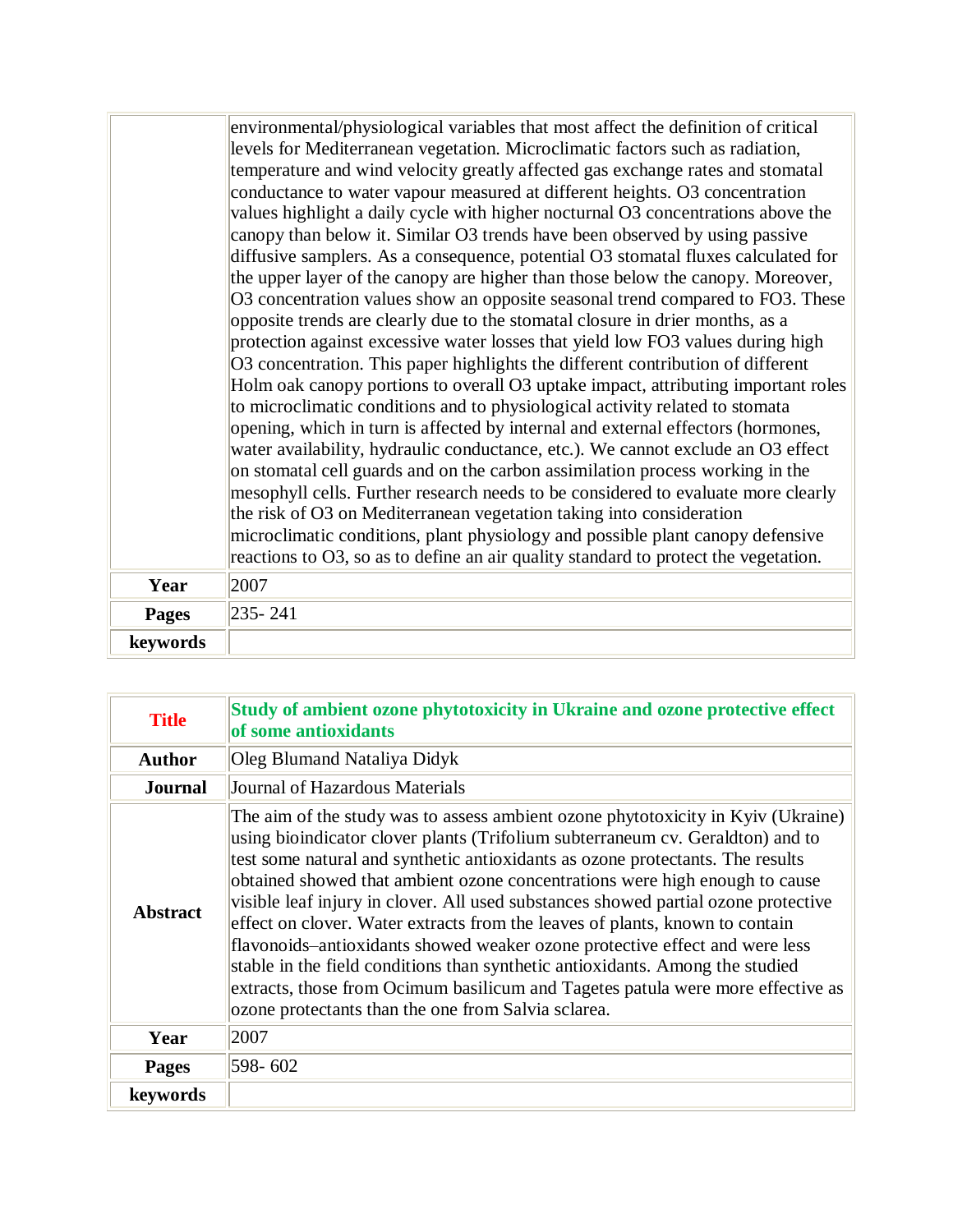| <b>Title</b>    | Suitability of Nicotiana tabacum 'Bel W3' for biomonitoring ozone in São<br>Paulo, Brazil                                                                                                                                                                                                                                                                                                                                                                                                                                                                                                                                                                                                                                                                                                                                                                                                                                                                                                                            |
|-----------------|----------------------------------------------------------------------------------------------------------------------------------------------------------------------------------------------------------------------------------------------------------------------------------------------------------------------------------------------------------------------------------------------------------------------------------------------------------------------------------------------------------------------------------------------------------------------------------------------------------------------------------------------------------------------------------------------------------------------------------------------------------------------------------------------------------------------------------------------------------------------------------------------------------------------------------------------------------------------------------------------------------------------|
| <b>Author</b>   | Silvia M.R. Sant, Anna Marisia P. Esposito, Marisa Domingosand Silvia R. Souza                                                                                                                                                                                                                                                                                                                                                                                                                                                                                                                                                                                                                                                                                                                                                                                                                                                                                                                                       |
| <b>Journal</b>  | Environmental Pollution                                                                                                                                                                                                                                                                                                                                                                                                                                                                                                                                                                                                                                                                                                                                                                                                                                                                                                                                                                                              |
| <b>Abstract</b> | Nicotiana tabacum Bel W3 is a widely used sensitive bioindicator for ambient<br>ozone, but it is rarely used in tropical countries. Our goal was to determine the<br>suitability of this plant for biomonitoring ozone in the city of São Paulo by<br>evaluating the relationships between leaf necroses and ozone under field<br>conditions and measurements of chlorophyll a fluorescence and antioxidants in<br>plants exposed to different concentrations of ozone in closed chambers. While a<br>weak linear relationship between leaf injury and ozone concentrations ( $R2 = 0.10$ )<br>was determined in the field, a strong linear relationship was observed in the<br>chamber experiments. Maximum leaf injury was observed in plants submitted to<br>40 ppb, which coincided with a significant decrease in fluorescence and total<br>ascorbic acid. The relationship between leaf damage observed in the field and<br>ozone was improved when the concentrations were limited to 40 ppb ( $R2 = 0.28$ ). |
| Year            | 2007                                                                                                                                                                                                                                                                                                                                                                                                                                                                                                                                                                                                                                                                                                                                                                                                                                                                                                                                                                                                                 |
| <b>Pages</b>    | $ 0-0 $                                                                                                                                                                                                                                                                                                                                                                                                                                                                                                                                                                                                                                                                                                                                                                                                                                                                                                                                                                                                              |
| keywords        |                                                                                                                                                                                                                                                                                                                                                                                                                                                                                                                                                                                                                                                                                                                                                                                                                                                                                                                                                                                                                      |

| <b>Title</b>    | Ozone uptake (flux) as it relates to ozone-induced foliar symptoms of Prunus<br>serotina and Populus maximowizii $\times$ trichocarpa                                                                                                                                                                                                                                                                                                                                                                                                                                                                                                                                                                                                                                                                                                                                                                                                                                                                                                                                                                                                                                                                             |
|-----------------|-------------------------------------------------------------------------------------------------------------------------------------------------------------------------------------------------------------------------------------------------------------------------------------------------------------------------------------------------------------------------------------------------------------------------------------------------------------------------------------------------------------------------------------------------------------------------------------------------------------------------------------------------------------------------------------------------------------------------------------------------------------------------------------------------------------------------------------------------------------------------------------------------------------------------------------------------------------------------------------------------------------------------------------------------------------------------------------------------------------------------------------------------------------------------------------------------------------------|
| <b>Author</b>   | T. Orendovici-Best, J.M. Skelly, D.D. Davisand R.E. Stevenson                                                                                                                                                                                                                                                                                                                                                                                                                                                                                                                                                                                                                                                                                                                                                                                                                                                                                                                                                                                                                                                                                                                                                     |
| <b>Journal</b>  | Environmental Pollution                                                                                                                                                                                                                                                                                                                                                                                                                                                                                                                                                                                                                                                                                                                                                                                                                                                                                                                                                                                                                                                                                                                                                                                           |
| <b>Abstract</b> | Field studies were conducted during 2003 and 2004 from early June to the end of<br>August, at 20 sites of lower or higher elevation within north-central Pennsylvania,<br>using seedlings of black cherry (Prunus serotina, Ehrh.) and ramets of hybrid<br>poplar (Populus maximowizii $\times$ trichocarpa). A linear model was developed to<br>estimate the influence of local environmental conditions on stomatal conductance.<br>The most significant factors explaining stomatal variance were tree species, air<br>temperature, leaf vapor pressure deficit, elevation, and time of day. Overall,<br>environmental factors explained less than 35% of the variation in stomatal<br>conductance. Ozone did not affect gas exchange rates in either poplar or cherry.<br>Ozone-induced foliar injury was positively correlated with cumulative ozone<br>exposures, expressed as SUM40. Overall, the amount of foliar injury was better<br>correlated to a flux-based approach rather than to an exposure-based approach.<br>More severe foliar injuries were observed on plants growing at higher elevations.<br>Within heterogeneous environments, ozone flux does not completely explain the<br>variation. |
| Year            | 2007                                                                                                                                                                                                                                                                                                                                                                                                                                                                                                                                                                                                                                                                                                                                                                                                                                                                                                                                                                                                                                                                                                                                                                                                              |